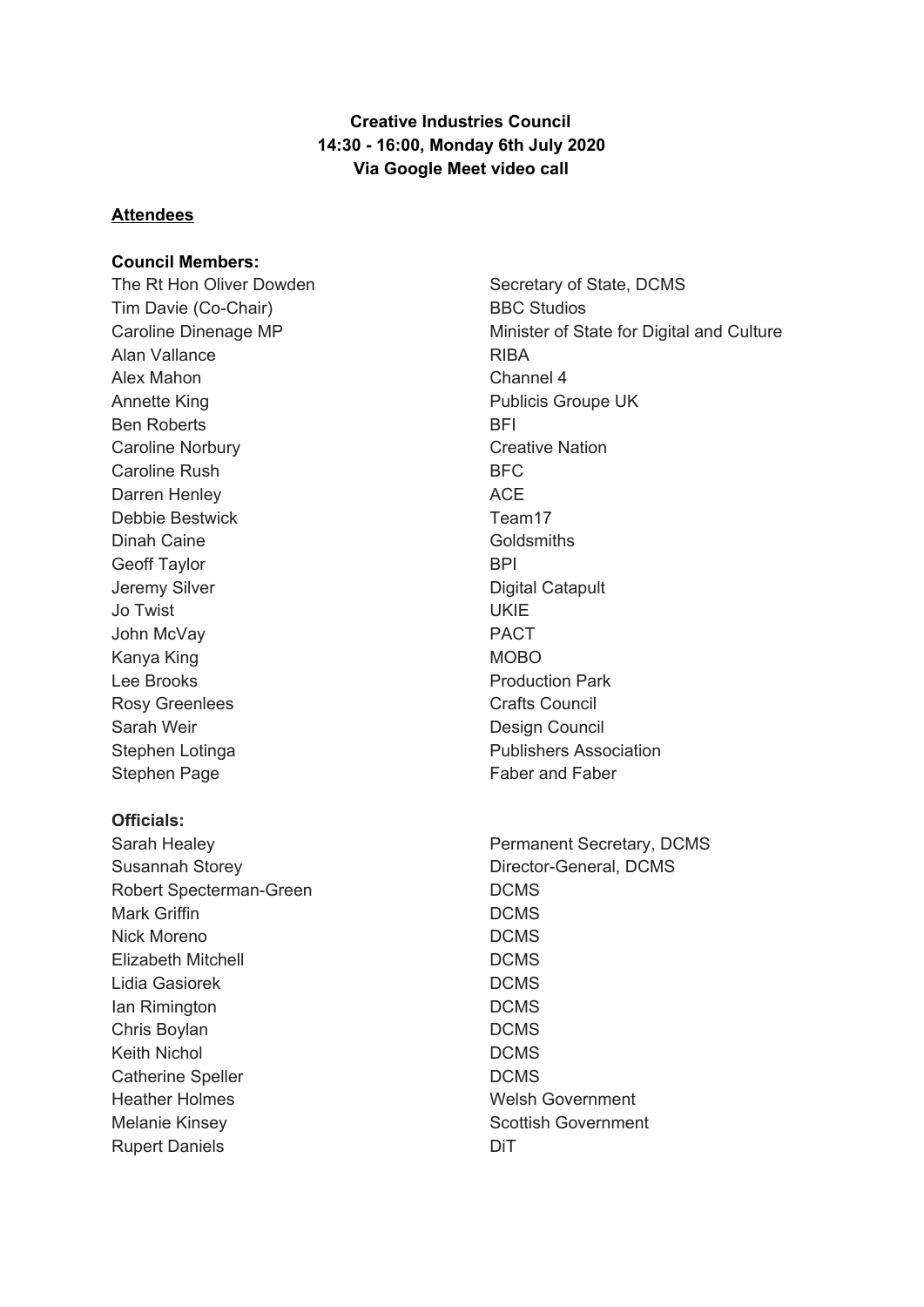#### **Guests:**

Konrad Shek

Alina Dimofte Tom Kiehl (acting CEO) Neil Hatton Jon Zeff Ros Lynch Caroline Julian Josh Lawson Judith Rosser-Davies

### **Apologies:**

The Rt Hon Alok Sharma Hasan Bakhshi Janet Hull Stephen Woodford Andrew Thompson Secretary of State, BEIS

Advertising Association (standing in for Stephen Woodford) Google (standing in for Ronan Harris) UK Music UK Screen Alliance CIC industry advisor IPO CIF Google BFC

**NESTA** IPA Advertising Association AHRC

# **Actions**

### **Industry Recovery & Transition – Next Steps**

- CIC Working Groups to develop and pursue detailed next steps for its proposals, working with Government officials
- DCMS to re-engage with CIC on the business cases for the Spending Review where it "holds the pen" – e.g. Creative Scale Up extension/expansion.

### **Item 1 - Remarks from co-chairs**

- 1. Tim Davie (TD) welcomed all to the meeting, and welcomed the new £1.6bn cultural funding package.
- 2. The Secretary of State (OD) said that it seemed a long time since the last CIC, which was pre-Covid. Government has made a number of large-scale interventions as the crisis hit (Phase 1), and has tried to make sure that the Creative Industries (CIs) can access those interventions, though recognised that some issues (e.g. around freelancers) were not totally resolved.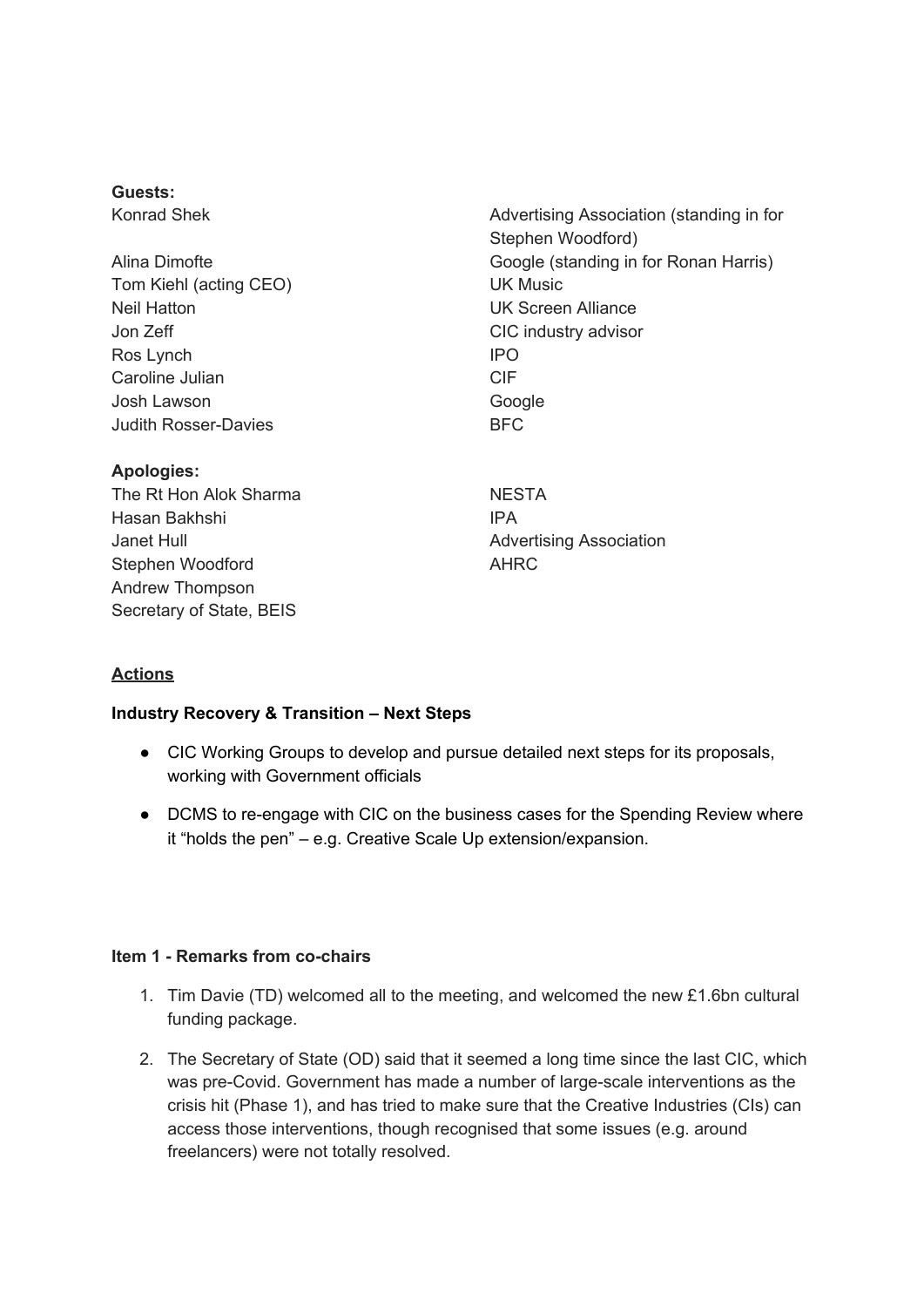- 3. OD said that Phase 2 is about facilitating the opening of sectors as rapidly as they can, given the social distance guidelines, with lots of work being done in government-convened Working Groups on the rules for reopening. He said Government is working as rapidly as it can to introduce guidelines for all sub-sectors, although the removal of social distancing is some way off
- 4. Next phase (3) is about how we help sectors recover and renew. A £1.6bn cultural package has just been announced and the Chancellor will make a summer statement later this week, focussing on "build, build, build" and "jobs, jobs, jobs". We are now looking to the next major intervention – the Spending Review, and what that can do for the CIs.
- 5. The Minister for Digital and Culture (CD) said thanks should go to the SoS for his huge efforts in liaising with the Chancellor and getting the cultural package through.

# **Item 2 - Industry Recovery & Transition: Next Steps**

Immediate recovery issues

- 6. TD mentioned quarantine rules and film/TV production insurance although he knows officials are working on both of these
- 7. Konrad Shek said he was concerned about reports on a HFSS ban on pre-watershed adverts, which would be damaging to the sector at a particularly difficult time.
- 8. TD proposed to focus discussion on three of the proposals recently put forward by the CIC

# Proposal No 3: R&D Challenge Funding

- 9. Jeremy Silver (JS) says these proposals are aimed at the mid-term, with innovation kick-starting recovery and leading rapidly to strong growth and the creation of new high-skilled jobs.
- 10. The proposals were worked up in collaboration with the AHRC, KTN, Digital Catapult and other research councils. We want to build on the current success of the Sector Deal, from AOTF and CIC – and new interventions such as 5G Create to bring together great research at universities with industry.
- 11. There are specific proposals for music, advertising, fashion, games and tv/film. We have overall framework for R&D, and are working closely with the AHRC to create a fully-fledged CI strategy in R&D.
- 12. JS also mentioned need to widen scope of R&D tax credits, to allow more content/creative companies to access R&D tax credits.
- 13. OD we needed to exploit the UK's position as a real leader in content, and Covid may increase demand for UK studio space. It's worthwhile facilitating and encouraging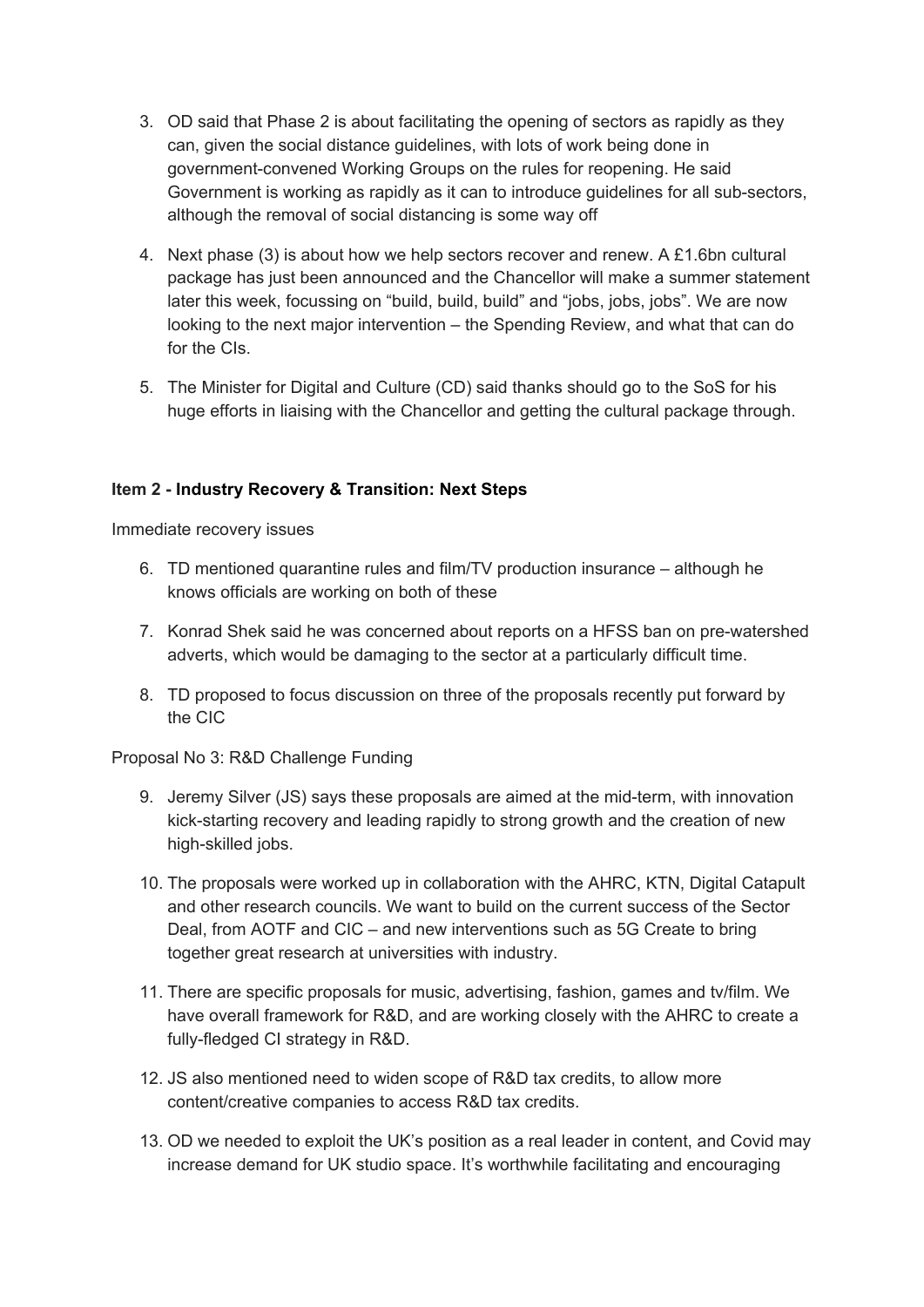further studio space to get more content produced, and ideas on how we can do that would be appreciated.

- 14. John McVay (JM) said he was working with Hasan Bakhshi on R&D tax credits. R&D is often the first expenditure that gets cut in a crisis, and a tax credit – even if temporary - would allow new ideas to get to the market. JM said that OD was right in that there is now huge demand for UK content, and a tax credit would be a welcome boost to investment in creative ideas.
- 15. TD and JM agreed that there was a need to provide production insurance in order for UK film/ tv production to make the most of upcoming demand on studio space. OD said this was on DCMS's radar.
- 16. TD said CIC needs to get to specific, costed proposals relatively quickly on R&D.

Proposal No 4: Reinvigorate access to investment finance for high-potential CI businesses

- 17. Caroline Norbury (CN) said there is a need to build on the parts of the Sector Deal that worked well, including the principles behind Creative Start-Up. We should look to increase access to loans and to increase focus on cultivating more CI-friendly investors on the angel side.
- 18. There was a strong case for a speciality start-up loan for CIs via SULCO. CIC is working closely with DCMS, BEIS, SULCO and BBB colleagues to look at what a CI-specific product might look like, as well as mentoring activities around loans that would help CI businesses. On a strategic note, a good relationship has been forged with the BBB to help improve its understanding of financial products relevant to the CIS.
- 19. "Bounceback loans" have been helpful they provide relatively small amounts of finance for our sectors, although it would be good to see BEIS data on which companies accessed them.
- 20. CIC's third investment proposal is about supporting CI clusters around the UK, and the CIF/CE has been convening meetings with LEPs and CAs on a regular basis. CN said there was a need to replace outgoing EU funding programmes; and that it was currently unclear where support delivered for CIs at an area level would sit within the proposed UK Shared Prosperity Fund
- 21. CIC also exploring improvements in Patient Capital; EIS is a success but this could be tweaked or other schemes introduced to work better for CIs.
- 22. Alex Mahon (AM) said creative businesses outside London find it difficult to access finance, so we need to make existing schemes more accessible to regional businesses.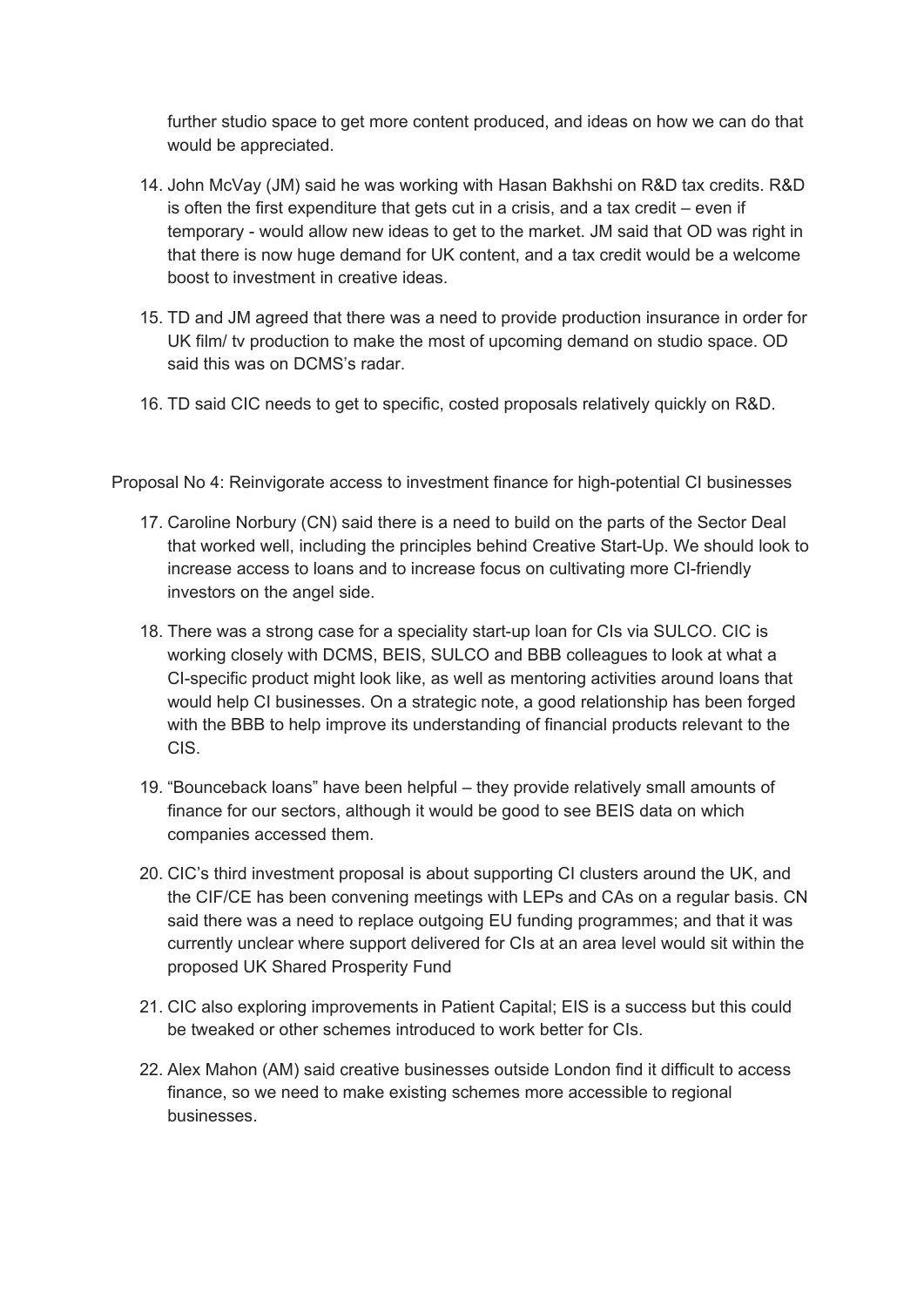23. Robert Specterman-Green mentioned Creative Scale Up and that building on existing schemes stands a much greater chance of success than the development of completely new proposals.

Proposal No 6: Reactivating the talent pipeline

- 24. Dinah Caine (DC) said it was critical we don't take the foot off the pedal on skills during the current crisis. CIC is talking positively with the DoE re the Government's proposed National Skills Fund, and how it might help with CI retraining and retention needs. Links between creativity and tech will be increasingly vital. CIC is also continuing work on Creative Education, under Darren Henley's leadership, including on taking forward key ideas from the Durham Commission.
- 25. DC noted that the Government's response to Augar was still awaited, and the CIC may come back to Ministers on that.
- 26. DC said the PM has talked about "opportunity guarantee", and she expected an announcement in the "summer moment" on apprenticeships. It's critical, as companies now pulling back from employing people
- 27. DC said we need to use apprenticeship levy money to pay for apprenticeships as well as off-the-job training. Also need flexibility to move people between companies. A review of the levy appears to be on the Government's agenda, and she hope things can get kick-started on this. On trainees, if newspaper reports are correct, companies will get £1k for each trainee taken on for six months. We also need to look at apprenticeships in terms of diversity
- 28. Stephen Page agreed, noted that there were signs of more openness to potential changes and said we needed a "task and finish" WG on the apprenticeship levy, as proposed by CIC in its recent submission to Government.
- 29. DC noted there were ongoing discussions with DCMS about expanding and extending the Creative Careers Programme and, in the meantime, with Arts Council England and others about short-term "bridging" activities, including a Careers Week and a piece supporting people back into the marketplace
- 30. OD proposed that CIC members should continue working with officials to develop and focus the specific needs in this area from the Spending Review.

Updates on other transition and recovery issues

- 31. Annette King noted that discussions were in train with DIT and DCMS about potential sector recovery programme for international trade: this will be the focus in the next CITIB, later this week.
- 32. JM said we need to not go backwards under Covid in terms of Diversity & Inclusion. Key is to support sectors to report comprehensively on D&I, and we may need Government help on that.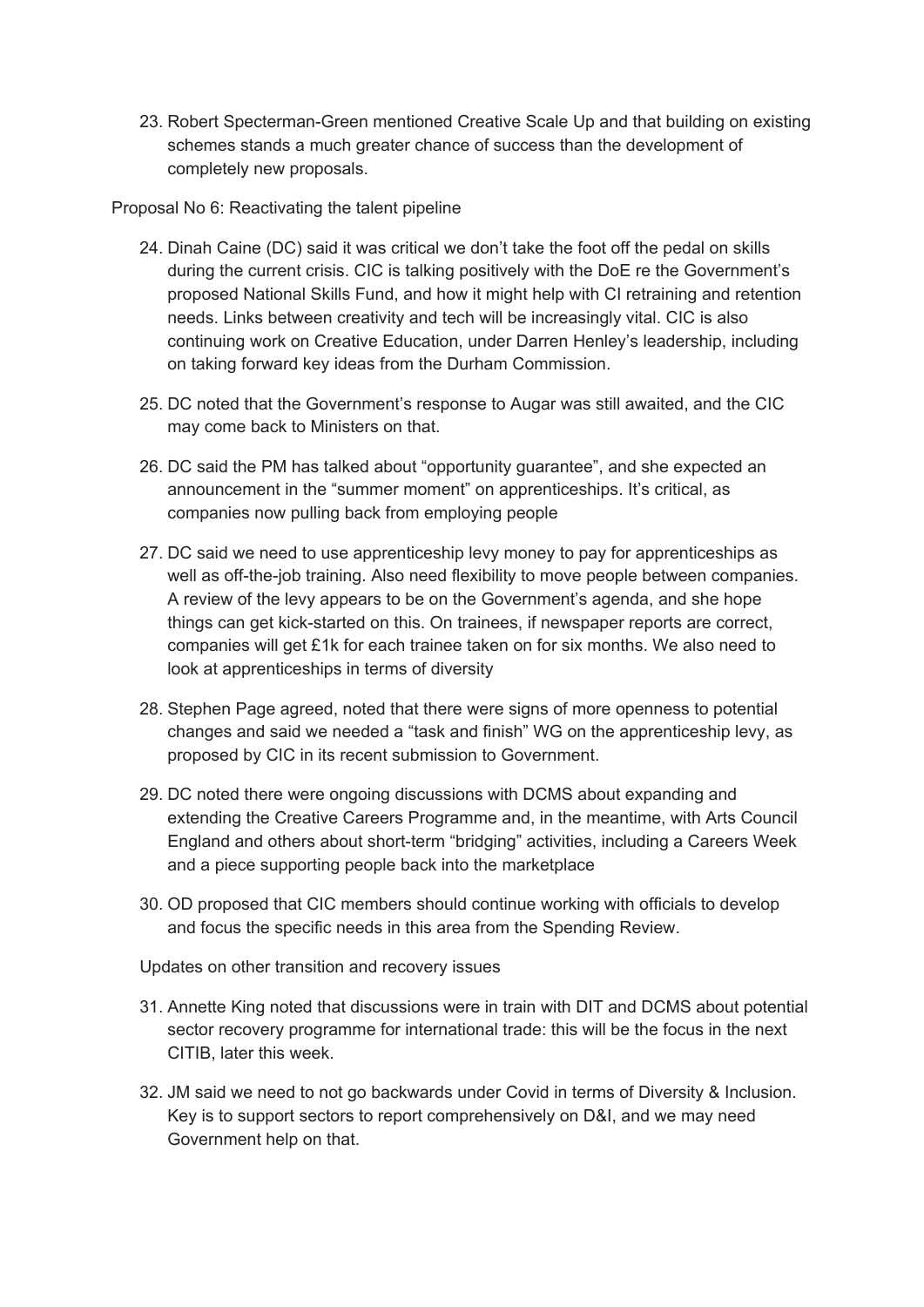- 33. Debbie Bestwick updated on Clusters WG activities and priorities, noting that many of the proposals in the CIC paper included a focus on clusters outside London. WG members have produced a series of case studies from clusters around the country which the group will be using to inform thinking on next steps.
- 34. Geoff Taylor (GT) said we have a strong UK IP framework, though there was scope for further improvement in areas proposed by the WG. It would also be important to sustain funding for PIPCU and "Get it Right". IP should be a key priority in the UK's FTA discussions with other countries – it would be vital to resist any pressure from other countries to dilute the strong IP protection we have and to take the opportunity where needed to improve standards elsewhere. GT also highlighted proposals for enhancing and extending creative industry tax credits,
- 35. In a Sector Deal update, GT said that roundtables have been running for two years and the intention was to draw them to a close in August. Great progress has been made with one Social Media platform, some with a second one and little or none with a third one. On Online Marketplaces, there is a draft with the IPO, which is getting feedback from platforms. On Digital Advertising there is good progress on stopping gambling companies advertising on illegal sites. Now the focus is on ad networks located outside the UK. On some of these efforts is renewed Ministerial engagement may be needed to secure outcomes.

# DCMS inputs

- 36. OD said that officials will work with CIC industry members on its proposals. It would be important to develop and focus on the specific asks for the spending review, with details.
- 37. CD said message from Treasury is that business cases for interventions need deliverable outcomes and impact that can be measured.

# Summary from Tim Davie

38. TD said we need to progress from planning business cases to executing, and CIC, through its WGs, needs to work with officials to do the practical work needed now.

# **Item 3 - Sector Deal Update**

- 39. Nick Moreno (NM) updated on likely business case submissions to the Spending Review on Creative-Scale Up extension/expansion and Creative Careers Programme extension. DCMS will consult with industry CIC members over the coming weeks on these business cases
- 40. Setting-up the Government-Industry group on R&D had been further delayed due to prioritisation of Covid work across the departments. The R&D research by OMB will be published soon, after which the group will be set up.